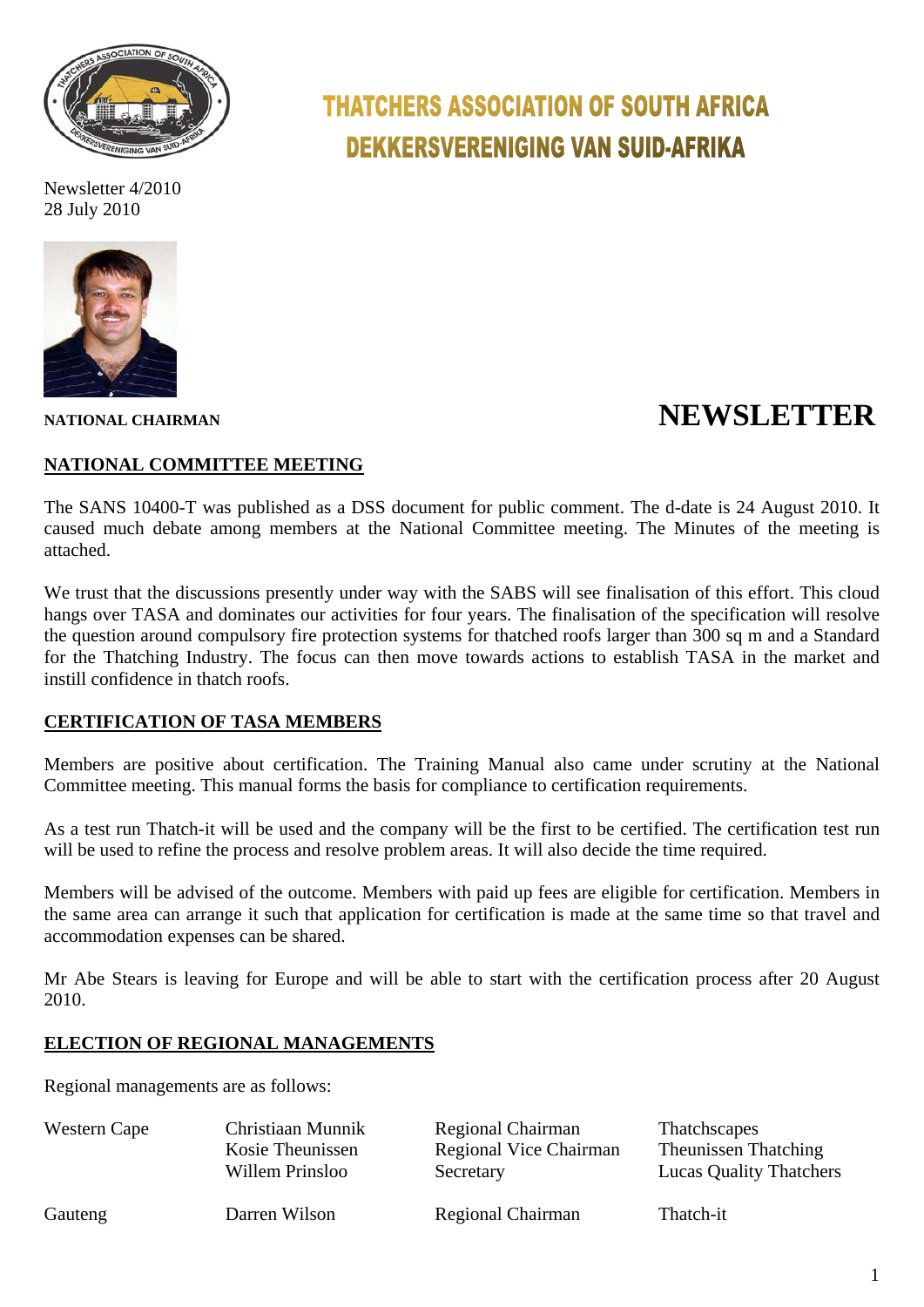|                    | Pine Pienaar              | Regional Vice Chairman                               | Africa Thatch & Game Farm<br>Development        |
|--------------------|---------------------------|------------------------------------------------------|-------------------------------------------------|
|                    | <b>Elzabie Meintjes</b>   | Secretary & Executive<br>Officer                     | <b>TASA</b>                                     |
| Natal              | John Smith                | Regional Chairman &<br><b>National Vice Chairman</b> | <b>Biggarsberg Thatchers</b>                    |
|                    | <b>Shaun Smith</b>        | Regional Vice Chairman                               | <b>Biggarsberg Thatchers</b>                    |
| Mpumalanga         | Louis Rautenbach          | Representative                                       | <b>Barberton Grasdakke</b>                      |
| South East Limpopo | David Hoffman             | Representative $\&$<br><b>TASA Treasurer</b>         | <b>Hoffmans Thatching</b><br><b>Specialists</b> |
| <b>OFS</b>         | <b>Bertus Nieuwenhuis</b> | Representative                                       | <b>Recon Thatchers</b>                          |
| Northern Cape      | Danie Meijers             | Representative                                       | <b>Kim Thatchers</b>                            |
| North West         | No representation         |                                                      |                                                 |

The Constitution determines that the National Chairman will vacate his position as Regional Chairman the moment he is elected. The Vice Chairman will then take over as Regional Chairman.

### **INVOLVEMENT OF MEMBERS**

Sound and constructive debate took place at meetings even though job practices and methods differ. This is conducive to positive growth of the Industry. Specification requirements still form the foundation of debate and construction practice. Constructive communication forms the corner stone of our Association.

### **COMPLAINTS**

We were flooded with complaints from clients complaining about exploitation by thatch contractors. Lower quotations lead to bad workmanship. Most of the complaints were directed at non members. However, complaints indicated that the work of some of our members are below standard and does not comply with specification requirements.

Of great concern is repair work undertaken regarding insurance claims. Contractors are expected to do work on roofs with serious construction problems such as insufficient slopes by just repairing the thatch layer – the start of a vicious circle. Although such risk remains with the homeowner we often found that our members are caught up in the middle between the Homeowner and the Insurance Company. The Contractor that undertook the repair work is blamed for the premature disintegration of the thatch layer and the complaint referred again to the TASA office. This causes a bad name for the Contractor, TASA, and the Thatching Industry as a whole and also thatch as a roofing material. Prospective clients avoid thatch as roofing material or replace thatch with Harvey tiles or other roofing materials. We advise out members to be careful in this scenario and to make sure that they cover themselves contractually.

Badplaas Resort's thatched roofs replaced with tiles because of leaking against walls, no confidence in the quality of thatch used and damage done to the roofs by Hadeda Ibis birds.